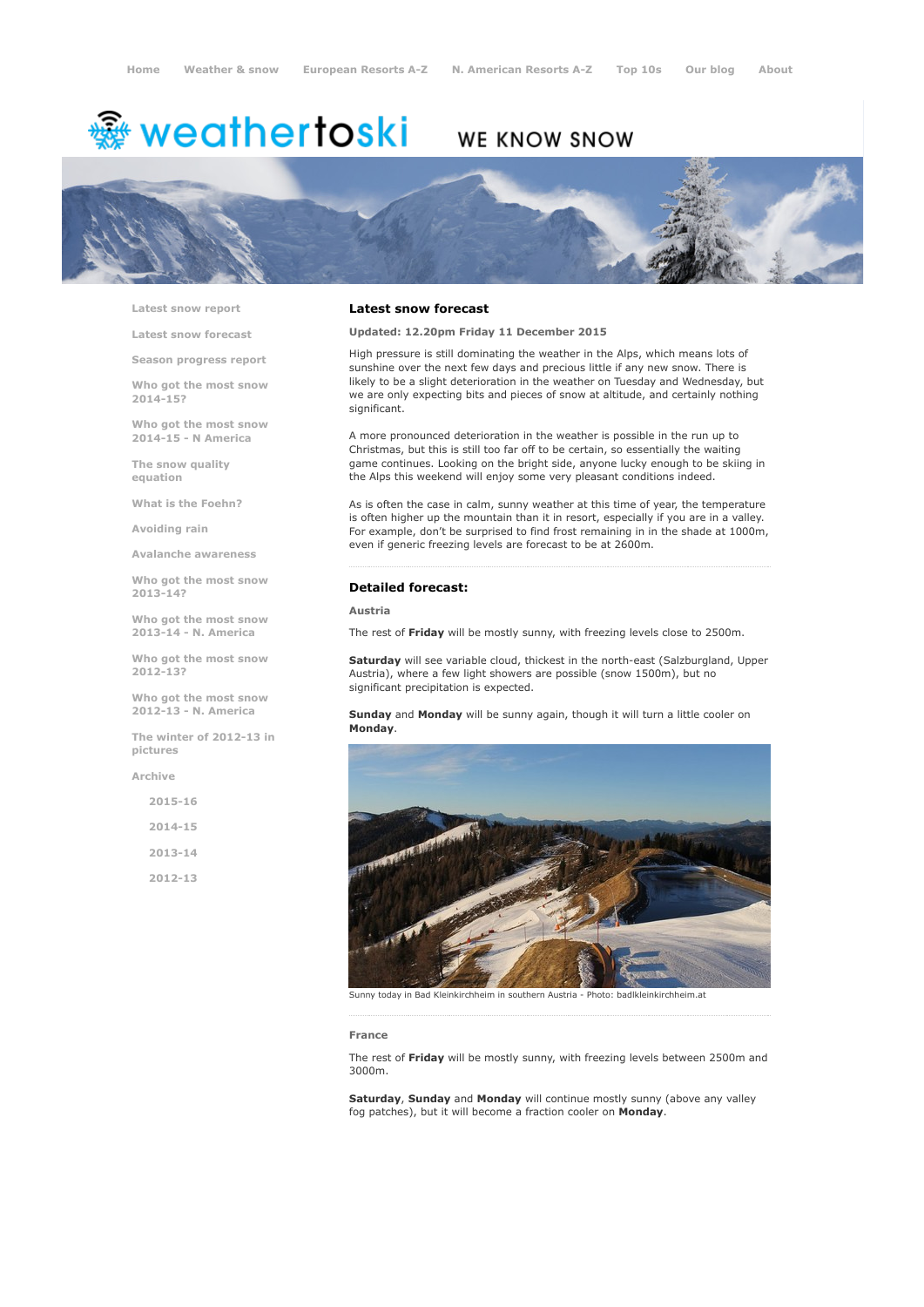

[Contact](http://www.weathertoski.co.uk/about-1/contact-us/) us and we'll do our best to answer it...

## E: [info@weathertoski.co.uk](mailto:fraser@weathertoski.co.uk)

T: +44 (0)20 3151 3154



Looking down at Bourg St Maurice from the Les Arcs ski area, which opens tomorrow - Photo lesarcs.com

#### Italy

The rest of Friday will be mostly sunny with freezing levels between 2500 and 3000m.

It will continue fine on Saturday, Sunday and Monday, though will become a fraction cooler on Monday.



The drought continues in Italy. This is Livigno - Photo: valtline.it

#### Switzerland

The rest of Friday will be mostly sunny, with freezing levels close to or a little above 2500m.

Saturday may see a little more cloud at times in the far north or north-eastern Swiss Alps, but most places will remain sunny and relatively mild at altitude.

Sunday and Monday will continue to be fine with plenty of sunshine, though freezing levels will drop a bit on Monday.



Fine in western Switzerland today, as it should be until Monday at least - Photo: villars.ch

#### Outlook:

Some relatively weak fronts are likely to bring a little rain/snow mid-week, mostly above 1800m and in the northern half of the Alps. We are not, however, expecting any significant snow this time round.

It then looks like it will turn sunny again later in the week, before a more notable deterioration in the weather is possible around 22 December. However, this really